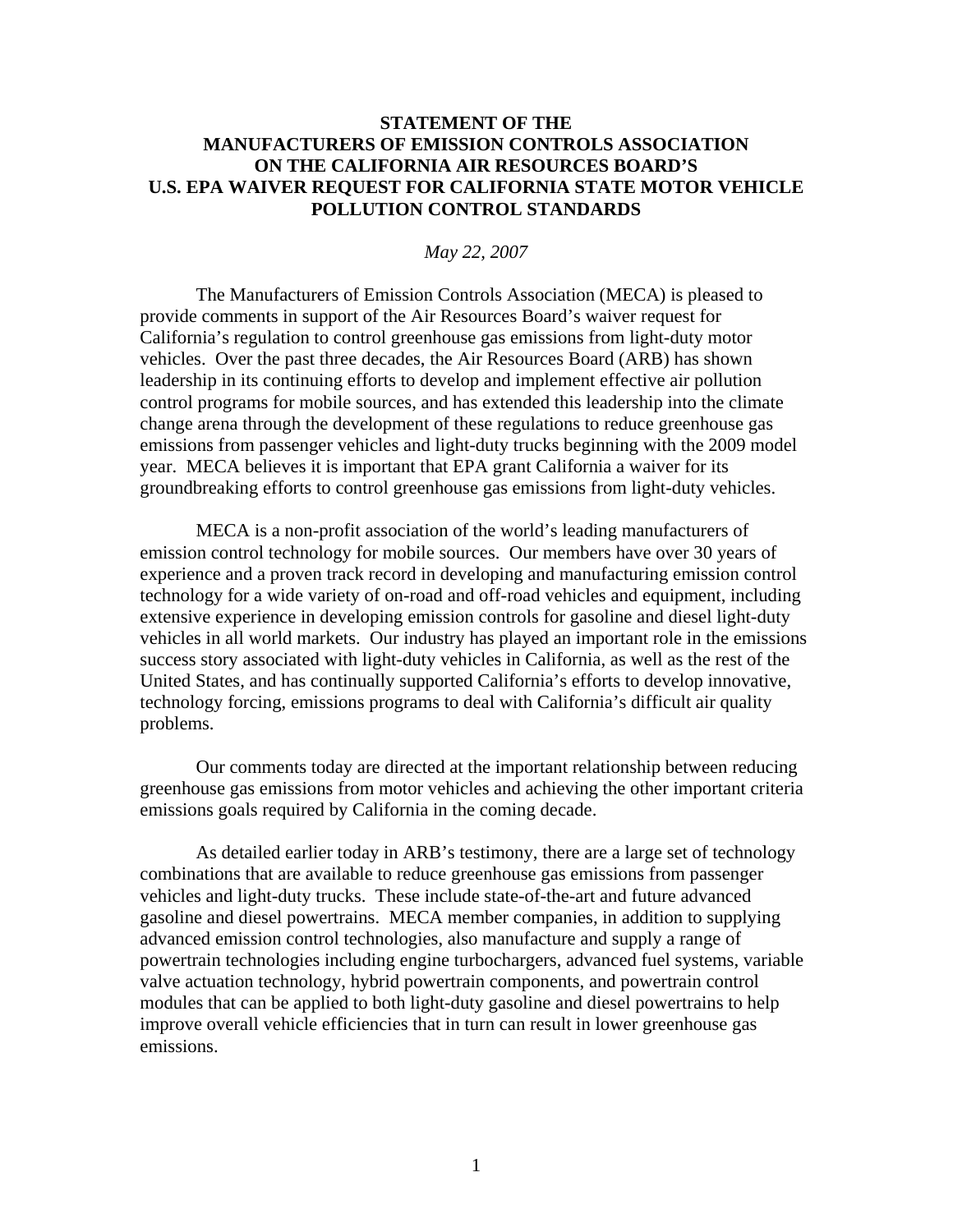Implicit in ARB's greenhouse emission analysis is the ability of these advanced powertrain options to meet California's applicable criteria pollutant emission standards, such as CO, NOx, and non-methane organic gases (NMOG). Our industry firmly believes that all of these advanced, light-duty powertrain options combined with the appropriately designed and optimized emission control technologies can meet all applicable California criteria emission requirements during the implementation years associated with reducing greenhouse gases from motor vehicles.

 There are already numerous examples of light-duty, stoichiometric gasoline engine-equipped vehicles using advanced three-way catalyst systems and advanced engine controls that meet California's LEV II program emission requirements, including a significant number of conventional and hybrid models for sale today certified to meet California's toughest light-duty emission levels: SULEV and PZEV emissions certified vehicles. Based on the growing experience with developing and introducing ultra-low emission gasoline vehicles, there is no need to compromise criteria pollutant emission performance to meet any proposed reductions in greenhouse gas emissions. Technology exists today for any of the gasoline, stoichiometric engine options to comply with California's LEV II program emission requirements. In fact, MECA believes that all light-duty stoichiomentric gasoline or alternatively fueled, stoichiometric powertrain options available today and in the future to vehicle manufacturers for complying with California's greenhouse gas emission standards are capable of being certified to California's toughest criteria pollutant standards.

 On light-duty gasoline vehicles, modern three-way catalyst-based emission control technology is also effective at controlling methane and nitrous oxide emissions, two other important greenhouse gas emissions. Tightening of hydrocarbon and NOx emission standards over time with the parallel introduction of more effective emission control systems has resulted in lower emissions of methane and nitrous oxide from today's vehicles compared to vehicle certified to less stringent standards. These advanced three-way catalysts have also been shown to be effective at reducing methane emissions from CNG-fueled light-duty vehicles.

 ARB cites examples of high speed, direct injection diesel engines and partial leanburn, direct injection gasoline engines as options for reducing greenhouse gas emissions from light-duty cars and trucks. Although these engine technologies offer significant reductions in  $CO<sub>2</sub>$  emissions, their lean operating conditions can result in higher oxides of nitrogen (NOx) and higher particulate matter (PM) emissions than stoichiometric gasoline engines. Our industry has been developing emission control technologies for these types of engines for more than fifteen years. Emission control technologies exist today to ensure that diesel and lean gasoline vehicles can meet the same emission standards as today's stoichiometric gasoline vehicles, and enable these advanced powertrains to be viable options for reducing greenhouse gas emissions from light-duty vehicles.

 As detailed in a number of ARB technical reports issued on mobile source climate change impacts, reduction of diesel PM and NOx will achieve important climate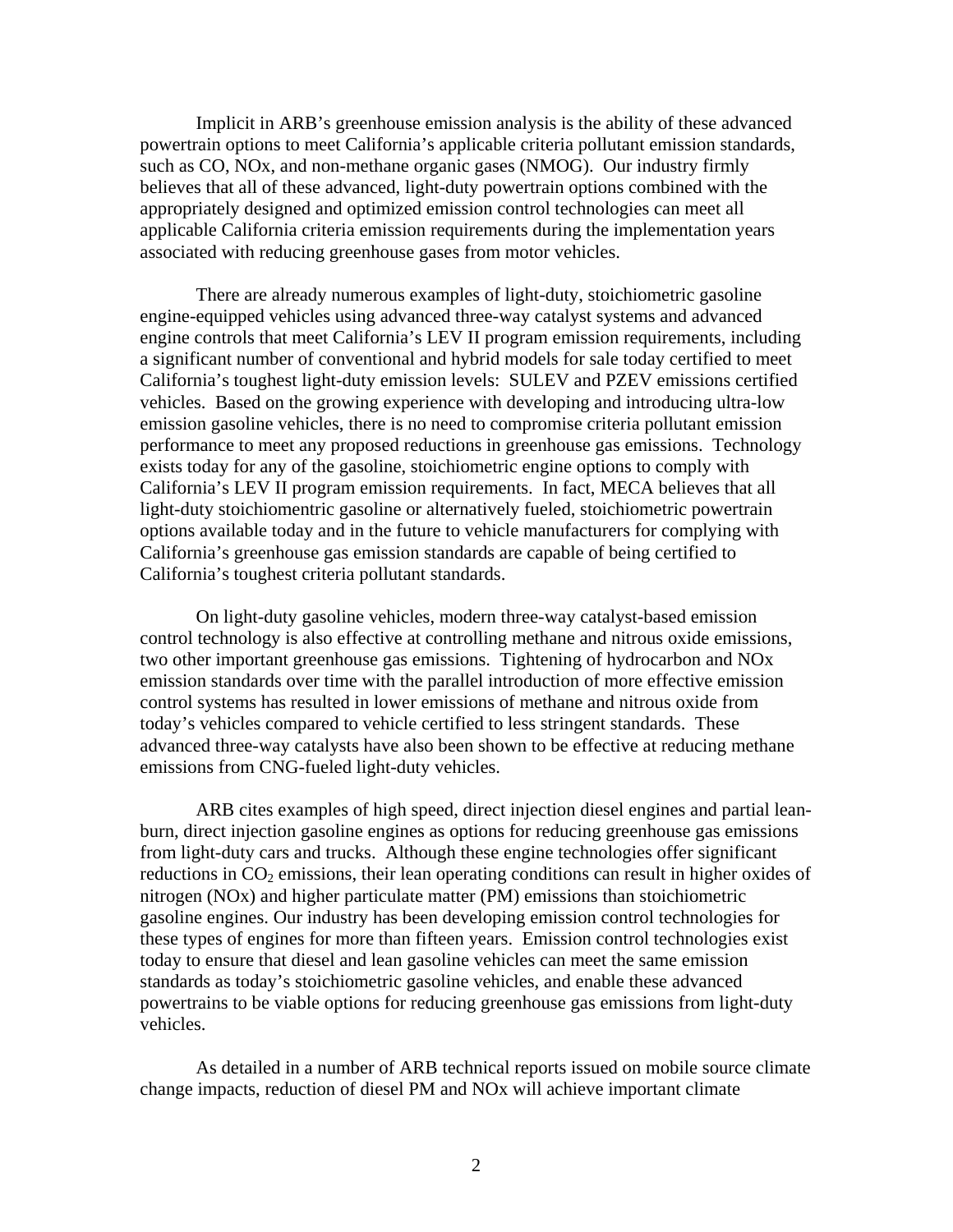protection benefits. As an example, black carbon, a major component of diesel PM, is believed to have a significant net atmospheric warming effect by enhancing the adsorption of sunlight. Preliminary estimates of the 100-year horizon global warming potential of diesel PM is comparable to that of greenhouse gases, and reductions of PM emissions are expected to provide important near-term benefits.

 Significant reduction of diesel PM can be achieved with diesel particulate filters (DPFs). Particulate filters for controlling diesel particulate matter to very low levels are now being used in a variety of European light-duty diesel passenger cars with more than four million filter-equipped vehicles sold in Europe since 2000. New "clean diesel" light-duty vehicles that are entering the California and U.S. markets will also be equipped with DPFs to achieve compliance with ARB's light-duty LEV II PM emission regulations. These successful light-duty DPF applications are generally employing durable ceramic wall-flow filters to achieve in excess of 90% reduction in engine-out PM levels over years of operation.

 With respect to NOx emissions, NOx adsorber catalysts systems have been introduced on light-duty diesel passenger cars and trucks in Europe and Japan, and most recently, on a heavy-duty diesel pick-up truck here in the U.S. NOx adsorber catalyst systems are also being used on lean-burn gasoline passenger cars in Japan and Europe to control NOx emissions from these vehicles. At least one vehicle manufacturer has announced its intention to bring "clean diesel" products to the U.S. that will utilize NOx adsorber catalysts to comply with California LEV II and U.S. EPA Tier 2 NOx emission requirements. Several auto manufacturers have also announced their intent to introduce light-duty diesel vehicles into the California and U.S. markets with selective catalytic reduction (SCR) technology using urea as a reductant to control NOx emissions. More recently work is underway on developing new emission control technologies that combine NOx adsorber and SCR catalyst functions for controlling NOx emissions from light-duty diesel vehicles without the need for a urea reductant.

 All this growing commercial experience along with continued significant development efforts by our industry and our customers in the automotive industry focused on emission control technologies for diesel and lean gasoline combustion engines, gives MECA confidence that these advanced, higher efficiency powertrain options will be available for introduction in the 2009-2016 timeframe, to help comply with all aspects of California's light-duty vehicle requirements, including greenhouse gas emissions and criteria pollutants.

 In conclusion, MECA agrees with ARB's assessment that a variety of advanced powertrain options are available for reducing carbon dioxide emissions from passenger vehicles and light-duty trucks. With appropriately optimized emission control systems, these advanced gasoline and diesel powertrains can also comply with all applicable California criteria pollutant emission requirements. MECA asks EPA to grant California its waiver for their groundbreaking light-duty vehicle greenhouse gas emission regulations.